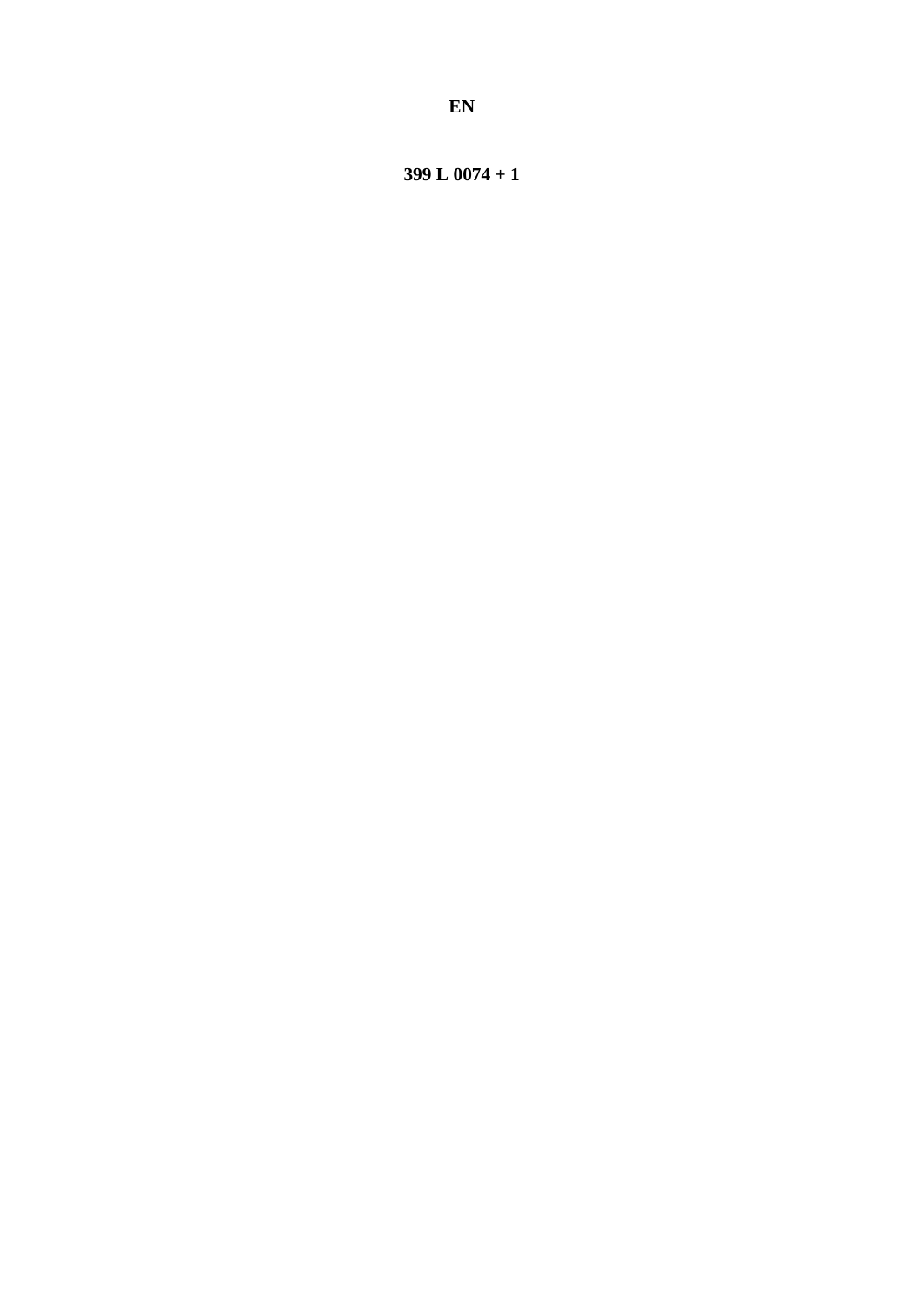# **DECISION OF THE EEA JOINT COMMITTEE No 27/2001**

## **of 30 March 2001**

# **amending Annex I (Veterinary and phytosanitary matters) to the EEA Agreement**

#### THE EEA JOINT COMMITTEE,

Having regard to the Agreement on the European Economic Area, as amended by the Protocol adjusting the Agreement on the European Economic Area, hereinafter referred to as 'the Agreement', and in particular Article 98 thereof,

#### Whereas:

- (1) Annex I to the Agreement was amended by Decision of the EEA Joint Committee No [1](#page-1-0)89/1999 of 17 December 1999<sup>1</sup>.
- (2) Council Directive 1999/74/EC of 19 July 1999 laying down minimum standards for the protection of laying hens<sup>2</sup> is to be incorporated into the Agreement.
- (3) Commission Decision 2000/50/EC of 17 December 1999 concerning minimum requirements for the inspection of holdings on which animals are kept for farming purposes $3$  is to be incorporated into the Agreement.
- (4) This Decision is not to apply to Iceland and Liechtenstein,

HAS DECIDED AS FOLLOWS:

# *Article 1*

The following points shall be inserted after point 7 (Council Regulation (EC) No 411/98) in Part 9.1 of Chapter I of Annex I to the Agreement:

- '8. **399 L 0074**: Council Directive 1999/74/EC of 19 July 1999 laying down minimum standards for the protection of laying hens (OJ L 203, 3.8.1999, p. 53).
- 9. **32000 D 0050**: Commission Decision 2000/50/EC of 17 December 1999 concerning minimum requirements for the inspection of holdings on which animals are kept for farming purposes (OJ L 19, 25.1.2000, p. 51).'

 $1$  OJ L 74, 15.3.2001, p. 24.

 $^{2}$  OJ L 203, 3.8.1999, p. 53.

<span id="page-1-0"></span> $3$  OJ L 19, 25.1.2000, p. 51.